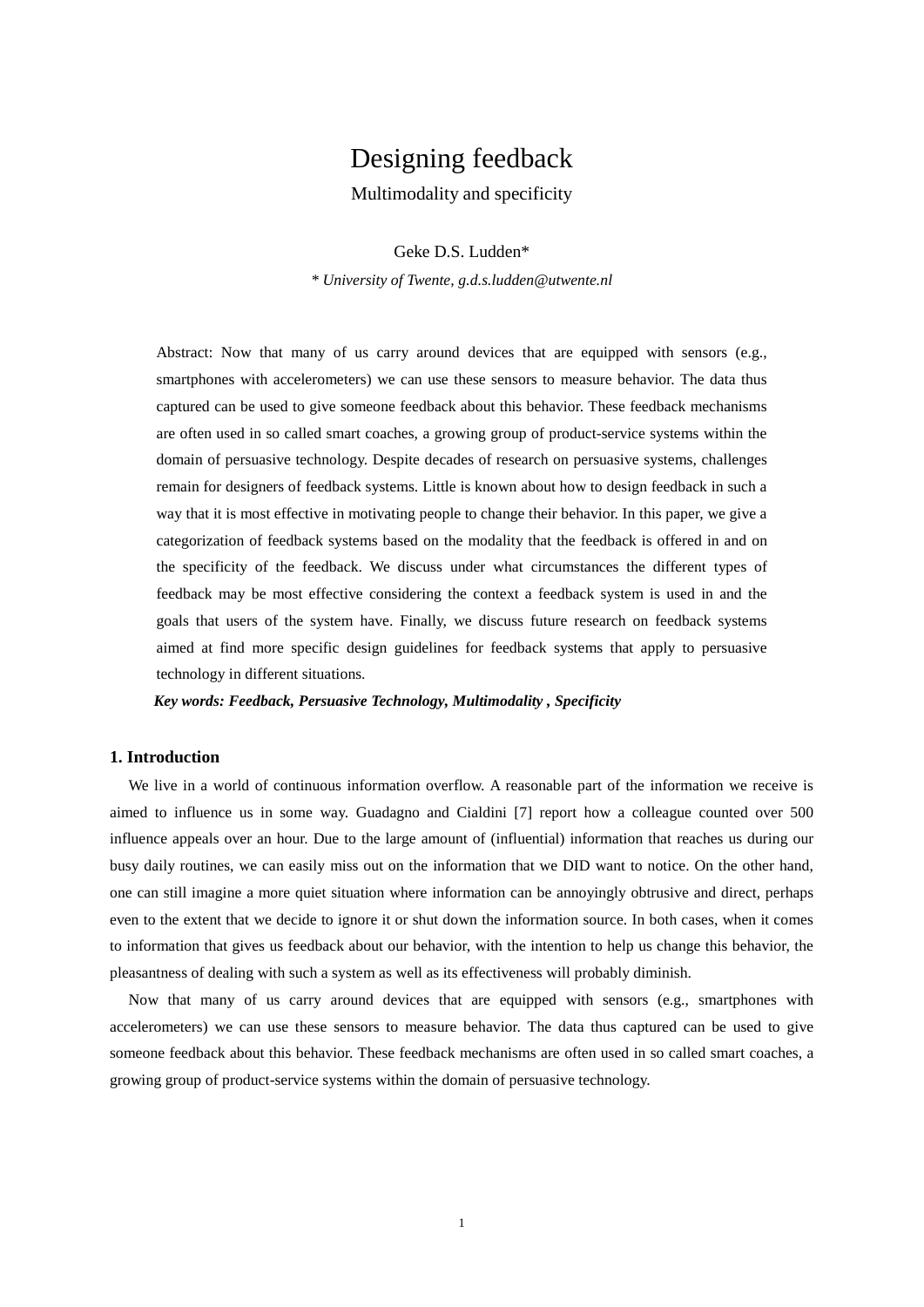

Figure 1. Interaction between user and product-service system

Figure 1 sketches the elements that play a role in a persuasive system: a person and a system that interact with each other. The system measures the behavior of the person and gives feedback. The person perceives the system (the feedback), and this will lead to a certain product experience influencing his motivation to change behavior. Because these are typically systems that are used throughout the day, the context the system is used in is important; a person is at a certain place, possibly doing other things (adding to their cognitive load) and has certain goals.

Within this field, building amongst others on the work of Fogg [6] research has been done into how technology can persuade people to lead a healthier lifestyle or to increase environmental awareness. For example, with their Ubifit prototype Consolvo et al [2], tried to persuade people to be more active by linking the physical activity of people to the display of a growing garden on their mobile phone. When people were more active, their garden would have more flowers and even butterflies. Toscos et al [24] designed a prototype especially for teenage girls with the same aim. They particularly tried to motivate teenage girls by acknowledging their need to socialize with one another. These are just two of numerous studies that aim to design smartcoaches that help people to lead a healthier lifestyle. Next to this, a large number of studies have tried to investigate how persuasive technology can be used to increase environmental awareness. Or, more in particular, how people can be persuaded to save energy [14, 15].

Clearly, undertaking the effort to address the severe problems that our society faces when it comes to health, healthcare and the environment is of importance and persuasive technology can play a role here. However, little is known about long-term effectiveness of persuasive systems. Several researchers [12, 25] state that the way people experience persuasive technologies influences their effectiveness.

# **2. Different types of feedback**

The role of feedback in (health) behavior change is an important one [5]. Furthermore, research has shown that computer-based, individualized and interactive interventions seem promising in health behavior change [19]. Using technology to provide feedback has many opportunities. Feedback can easily be made more personal,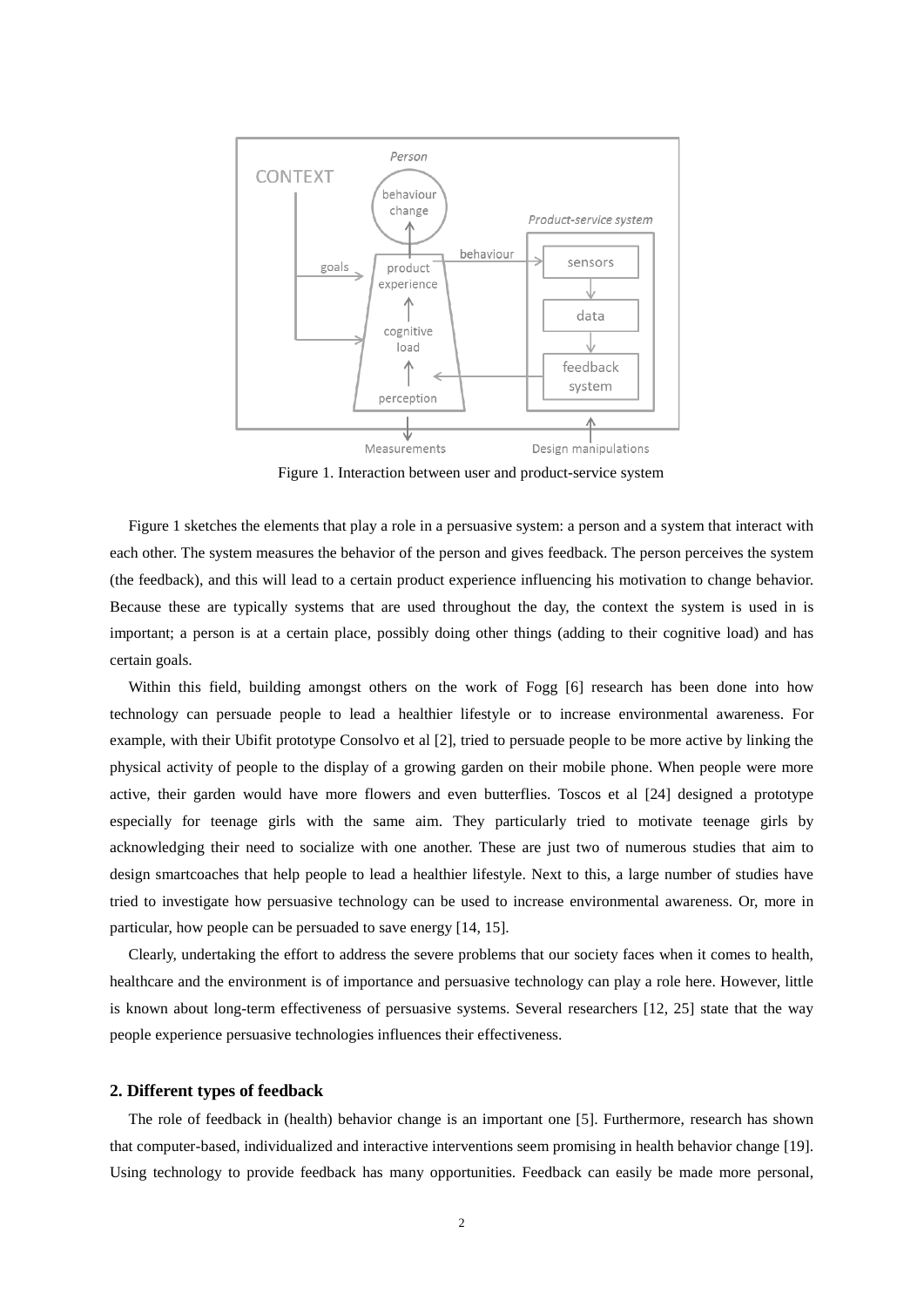using technology allows designers of an intervention to make the feedback interactive and the feedback can be given at a for a user suitable moment in both time and place. However, in any case, giving feedback through technology will add to the amount of information that someone has to process. In this article, we explore options to make feedback less intrusive and easier to process. To do so we take a look at two variables that can be influenced by designers of feedback systems; modality and specificity.

## **2.1 Multimodality**

As much as we experience the whole world around us through all of our senses, we experience (persuasive) technology through all of our senses. However, most feedback in current persuasive systems is given in the visual modality (often as graphs or numbers on a screen). There are many possibilities for the design of feedback in other modalities. For example, feedback through tactile information and feedback presented through colour changing or position changes of light have been explored.

Using other modalities than (the often used) visual modality could lower the cognitive load needed to process this feedback. Alternatively, using multiple modalities to provide feedback may cause this feedback to be noticed better. In various studies and reviews, Charles Spence and his coworkers have described how our sensory modalities each can contribute to the information we acquire during product use [e.g., 22]. In several studies, they describe situations where it could be beneficial to use another modality than the visual to inform users about certain events. For example, one of their studies [10] describes the effects of using multisensory warning signals for car drivers. In their study, participants initiated their braking responses significantly more rapidly when they were presented with a combination of auditory and tactile warning signals than when they were presented with either unimodal auditory or unimodal vibrotactile warning signals. Although this study describes only one particular situation, one could argue that under certain circumstances offering feedback through other or through multiple modalities is preferable. The information could be acquired faster or people would need to do less effort. This could also be the case for offering feedback about behavior.

## **2.2 Specificity**

In literature on learning Davis et al. [4] show that more specific feedback leads to a better performance. In the design of feedback for persuasive technology, specific forms of feedback would be presenting measured data as exact numbers or as a graph or a bar on a display. This is an approach that is often used in devices and applications that are currently on the market. In contrast, in their work on lifestyle behavior change technologies, Consolvo et al. [2] define four design strategies and argue that presenting 'abstract' feedback rather than specific feedback would have a positive effect on the effectiveness of persuasive systems. This is in line with the view some other designers have on presenting feedback to users. So far, research on effects of specificity of feedback in the case of persuasive technology has been limited. Ham and Midden [8] compared reactions towards factual (numeric) feedback and ambient feedback (light changing color) in the case of energy consumption feedback and argue that giving ambient (less specific) feedback can be more influential because it requires less cognitive capacity to process this feedback. Following their line of reasoning, one could argue that for persuasive systems, context (and the cognitive load that is felt within this context) will have an effect on whether or not more specific feedback is the better option.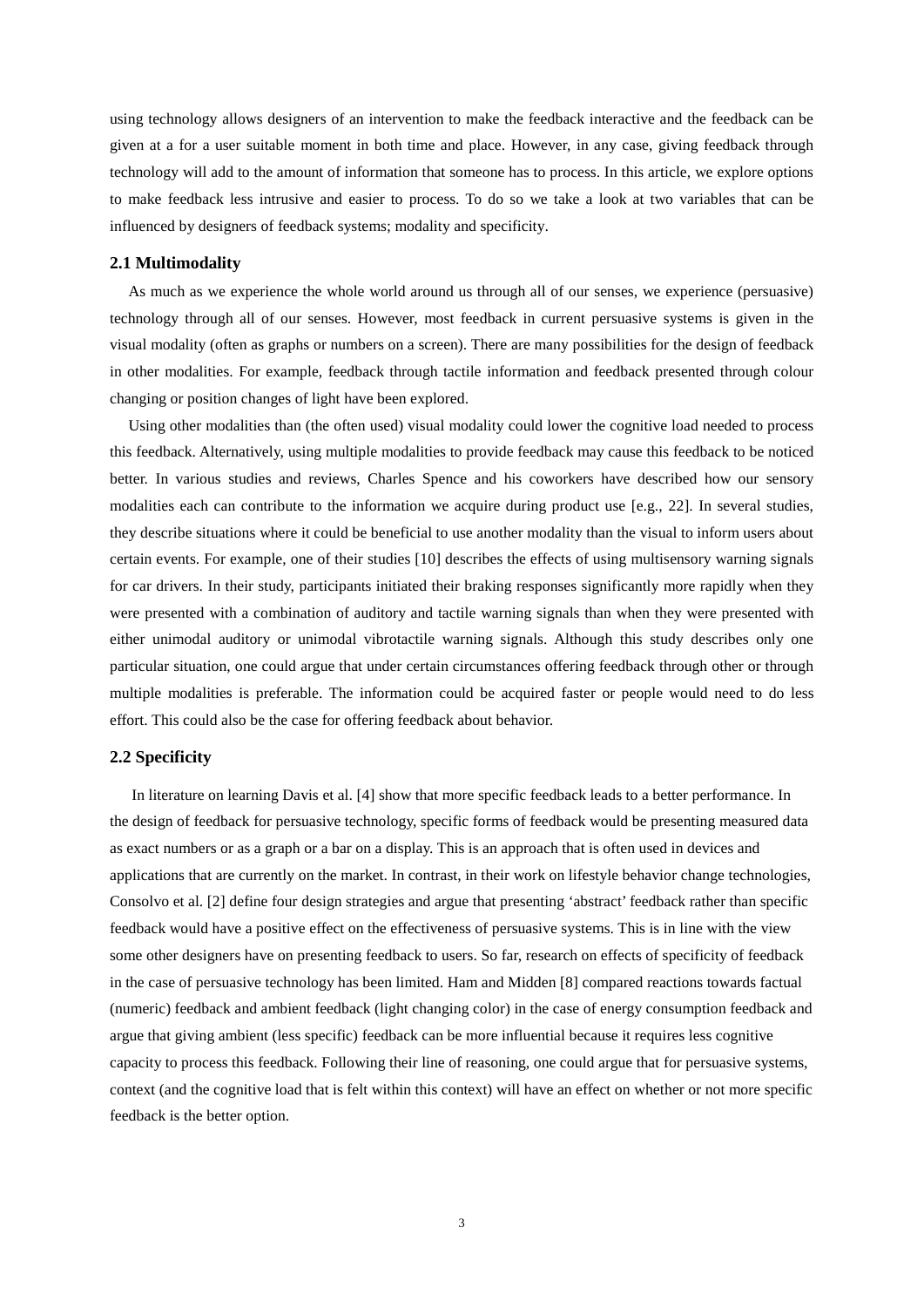# **3. Matrix of types of feedback**

To explore the types of feedback that could be used in smart coaches and to get some idea about the effects that these may have on experience of such systems, we take a step back to look at types of feedback that are currently used. Figure 2 shows a matrix of types of feedback with the before described variables modality and specificity on the horizontal and vertical axes. To fill this matrix, we have not limited ourselves to products within the persuasive technology domain. To ensure a broad view, products from other categories such as communication products and awareness systems, that also transfer information were added.



Figure 2. Matrix of types of feedback.

Please note that this matrix is not meant as an extensive overview of existing feedback systems. Rather, it presents examples of existing feedback systems. We have tried to fill the matrix, thus, to find examples for each modality that are high in specificity and that are low in specificity of information. We will use the matrix to discuss the existing types of feedback and their possible use in persuasive systems. We first discuss feedback systems within each modality separately and conclude with an overall discussion. In our discussion, we refer to the numbers in Figure 2 on the left of each example as numbers placed between round brackets ().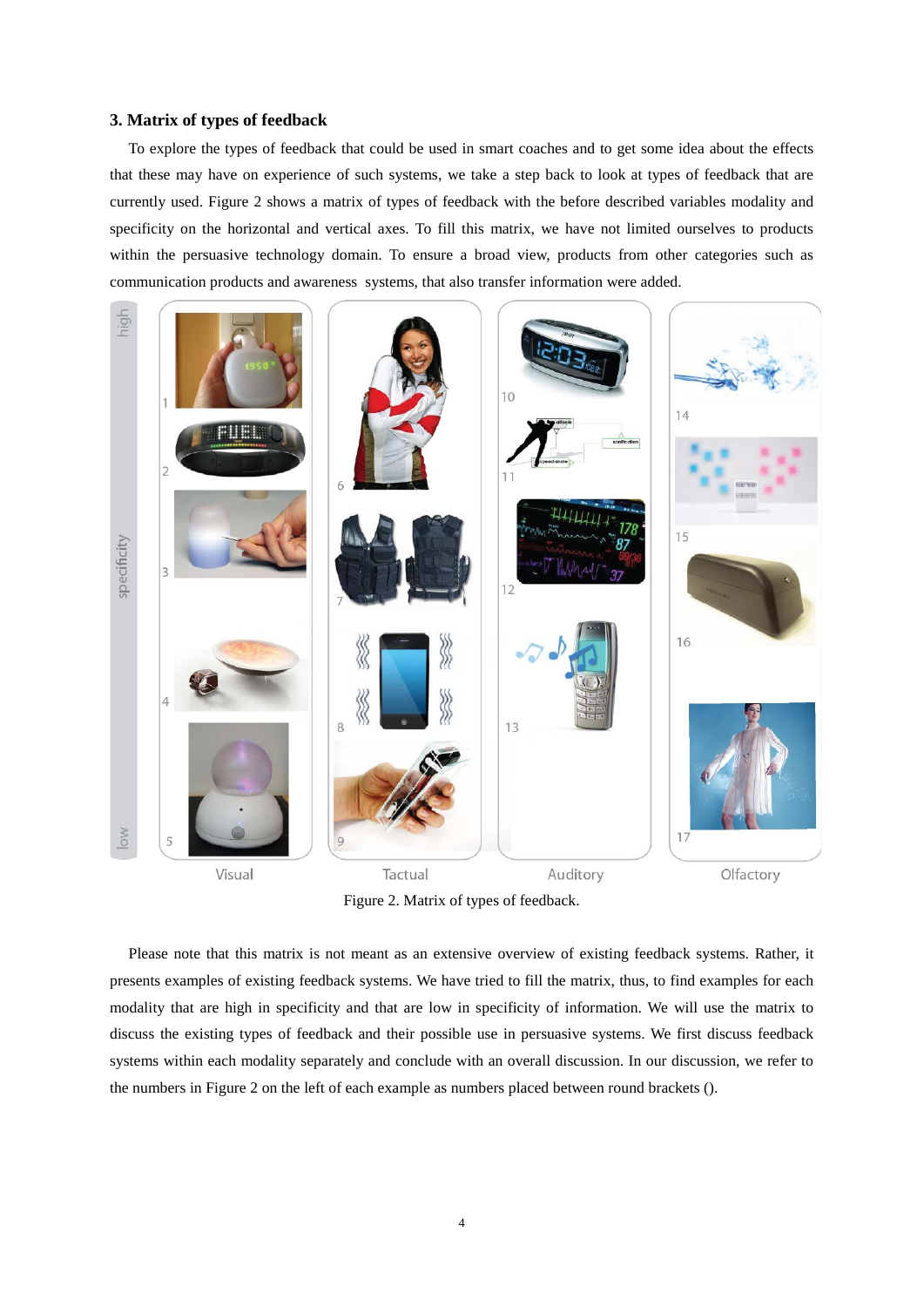#### **3.1 Visual feedback**

Visual feedback is the type of feedback that is currently most used in persuasive systems. As said before, the feedback often consists of numbers on a screen or placed in a graph. Example (1) in our matrix, the Wattcher [28], also uses numbers to give feedback (in this case about energy consumption) and is very specific in its feedback. The numbers display exactly how many kWh you are using at that point in time. However, the designers of the Wattcher have added a feature that allows users to process the information more easily. When the amount of kWh that you use rises, the numbers start flashing more rapidly, urging you to take notice of the amount of energy you are using. Nike visualizes the amount of energy that a user of the NikePlus system uses in so called NikeFuel [16]. The bracelet that is part of this persuasive system (2) displays the amount of fuel that you have used either as numbers or in a series of LED's ranging from green to yellow to red in color. Herewith, although they a specific number of fuel, it is not exactly clear what this number tells you. The coloring of the LED's however will let a user know if he or she has used enough fuel (i.e., if he or she has moved enough).

Mickael Boulay designed a device called 'measuring less to feel more' (3) for people with diabetes to check their blood sugar level that uses the position of a LED light to express if the blood sugar level is high (LED light in the top of the device is on), moderate (LED light in the middle is on) or low (LED light in the bottom of the device is on). Although this device is much less specific than other blood suger level meters (which mostly display an exact number on a screen), users of this device reported that they found the device accurate enough and easier to understand than traditional meters [1].

The last two products in the visual domain are examples of devices that use feedback that is low in specificity. The Philips rationalizer [18] is a device that gives its user feedback about the 'intensity of the user's feelings'. By measuring skin conductivity, an indication of physiological arousal can be found, which is used in this product to display intensity of feelings. The feedback in this device is low in specificity. A dynamic light pattern on the bracelet or on a bowl (4) indicate changes in 'intensity of feelings'. The aim of the rationalizer is to alert the user that it may be wise to take a time-out and re-consider their actions when the intensity of feelings is high. The dynamic light pattern may well be enough to communicate just this.

Many awareness systems make use of visual feedback that tells a person about the activity or presence of other people at a distant location. An example is Snowglobe (5) [27], a globe that displays information about the presence of others by floating 'snow'. The 'active' floating snow represents activity in another place.

## **3.2 Tactual feedback**

Our sense of touch tells us more than we often realize about the world we live in and about the products we use. However, the sense of touch is not often used to give feedback or to communicate information. Since we started to wear mobile phones in our pockets, we all know that one of the benefits of using tactual feedback is that we can be notified (of calls, for example) unobtrusively in a busy or in a very quiet environment (8). The information that is communicated through the buzzing of the phone is direct; the pattern of the buzz can indicate that someone is calling or that a text message is coming in. However, the information is not very specific, the buzz doesn't tell you who is calling, for example.

Fabian Hemmert and his colleagues of the T-mobile design research Lab [9] developed other forms of tactile feedback in their shape changing (9) and weight shifting phones. We could imagine a phone communicating the amount of data that is stored on that phone by thickening. Again, the information that is communicated through the thickening of the phone is not very specific. We cannot feel exactly how thick the phone is and how that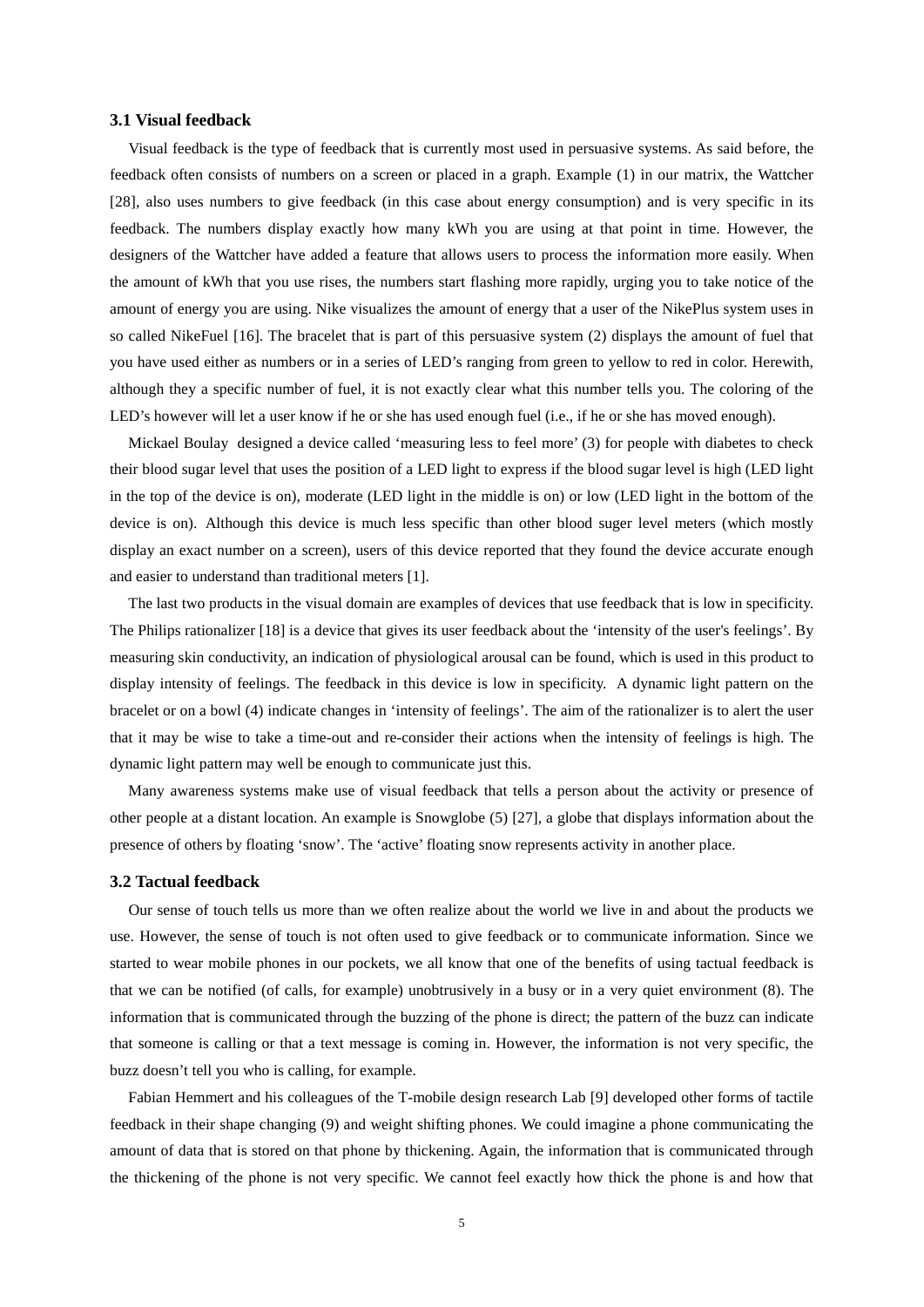relates to the exact amount of data that is stored. However, having said that, the thickness of the phone may for many people be easier to understand than a certain amount of MB.

A more specific type of tactile feedback is given by the TNO tactile torso display (TTTD) (7). The TTTD is a tactile display integrated in a vest, that can give the user information about his or her orientation. It was developed for a military setting to aid pilots [26]. However, TNO also made a version that could help deaf people 'hear' music in a disco by letting the vest vibrate according to the music that is paying.

The last example of communication though touch that we discuss is the most specific in what it communicates. F+R Hugs system (6) is smart jacket that simulates a hug by recreating the physical pressure of a hug through inflation and deflation of cushions embedded in the jacket [20]. A distant love one can activate the 'hug' by sending a text message. In this system, the information that a person wants to send (the hug) is copied by the jacket.

## **3.3 Auditory feedback**

Auditory feedback probably is, after visual feedback, the type of feedback that we are most used to. From the moment we wake up in the morning because our alarm clock is beeping (10) to the moment that our microwave oven beeps to let us know that our dinner is ready, we are reacting to product sounds all day. Most of these sounds indicate a specific event and we immediately know what the sounds tell us.

An innovative way to use auditory feedback was described by Stienstra et al. [23]. They created a system where skating movements were translated into auditory feedback in order to improve effective movements in speed skating  $(11)$ .

Sounds can be less specific in for example a hospital (12) sounds can than tell the doctors that something is wrong but they still have to find out what exactly is the matter. The sound is only a trigger. Similarly, the sound that we hear when someone is calling (13) tells us just this but not who is calling, unless we set different ring tones for different people.

## **3.4 Olfactory feedback**

An example of a specific type of feedback using olfaction is the odor that is added to our household gas (14). Without this distinct smell we would notice gas leaking. Thus, this odor gives us feedback (a warning signal) about the presence of gas in our environment. Another product that can give olfactory notification signals is Olly (15) [17]. Olly is a device that is connected to your social media (e.g., Facebook, Twitter) and that releases a scent whenever someone mentions you or comments on one of your posts. Olly is stackable s that you can use different fragrances for multiple events. A similar device is made by Sensory Acumen [21], the Gameskunk (16). This device has a range of scents that it can release during game play to make the game more realistic and to let a player take notice of certain events.

Finally, an example of olfactory feedback that is not specific is given by the scentsory dress developed by Jenny Tillotson (17). This dress is 'using olfaction as a communication tool, with a focus on the relationship between Aromachology (the science of smell) and emotional wellbeing'[11]. The dress emits different scents that represent the emotional state of its user.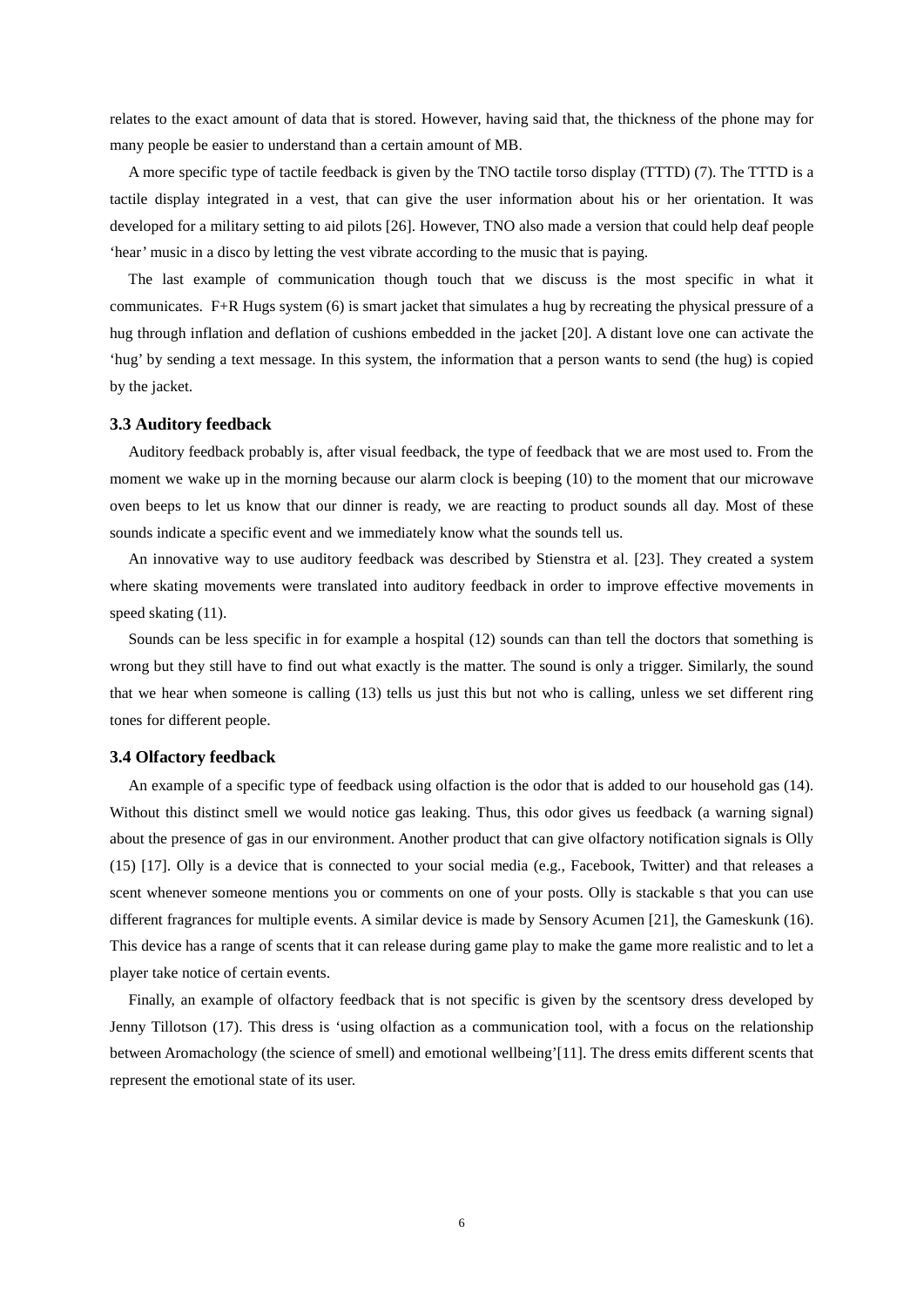# **4. Discussion**

Our matrix of feedback systems has shown that feedback can be designed for multiple sensory modalities. Furthermore, it shows that for most sensory modalities it is possible to design more specific or less specific feedback. We have argued that for different contexts different forms of feedback may be more efficient in delivering the message. The examples have shown that more specific information is not in all cases necessary and may sometimes even delay the message because users first have to figure out what the specific information means and what action they have to take. At the same time, the examples have shown that not all modalities are equally suitable to communicate more specific information. This is particularly true for touch and olfaction. However, these modalities have their own distinct qualities and may for other reasons (unobtrusiveness in the case of touch, subtlety in the case of olfaction) be very suitable in some cases. In his article on the use of scent in Human Computer Interaction, Joseph Kaye [13] mentions that 'scent is an excellent medium for ambient or calm display'. One could, for example, imagine a product-service system aimed at helping people to reduce their stress level that emits a lavender scent at times where a stress level is too high for too long. Probably, this scent would be easy to interpret and the message would not be too obtrusive. However, differences in scent recognition, interpretation and preference could be a barrier in designing more specific feedback using scents. Next to this, scent as feedback is not appropriate for rapidly changing information.

The type of information that has to be communicated for some part determines the options that designers of feedback systems have both in choosing a particular modality and the specificity of the feedback. We have seen in the examples that the information communicated ranged from 'a hug' to 'the amount of kWh used in a house at a specific moment'. When designing feedback systems it is very important to determine what the feedback that the system communicates should consist of. What is the minimal amount of information that a user needs and wants to know and in what situation. Asking these questions has to guide the choices in the design of a feedback system.

Our future research is set up in such a way that it will help to find more specific design guidelines for feedback systems that apply to persuasive technology that is used in different situations. Different forms of feedback will be designed which will systematically vary on the two dimensions discussed.

# **5. References**

- [1] Boulay, M. Available at <http://mickaelboulay.fr 16> [Accessed 26March 2013] and personal communication 2013.
- [2] Consolvo, S., McDonald, D. W., & Landay, J. A. (2009). Theory-Driven Design Strategies for Technologies that Support Behavior Change in Everyday Life. *Chi2009: Proceedings of the 27th Annual Chi Conference on Human Factors in Computing Systems, Vols 1-4*, 405-414.
- [3] Consolvo, S., McDonald, D. W., Toscos, T., Chen, M. Y., Froehlich, J., Harrison, B., . . . Landay, J. A. (2008). Activity Sensing in the Wild: A Field Trial of UbiFit Garden. *Chi 2008: 26th Annual Chi Conference on Human Factors in Computing Systems Vols 1 and 2, Conference Proceedings*, 1797- 1806.
- [4] Davis, W. D., Carson, C. M., Ammeter, A. P., & Treadway, D. C. (2005). The interactive effects of goal orientation and feedback specificity on task performance. *Human Performance, 18*(4), 409-426.
- [5] DiClemente, C. C., Marinilli, A. S., Singh, M., & Bellino, L. E. (2001). The role of feedback in the process of health behavior change. *American Journal of Health Behavior, 25*(3), 217-227.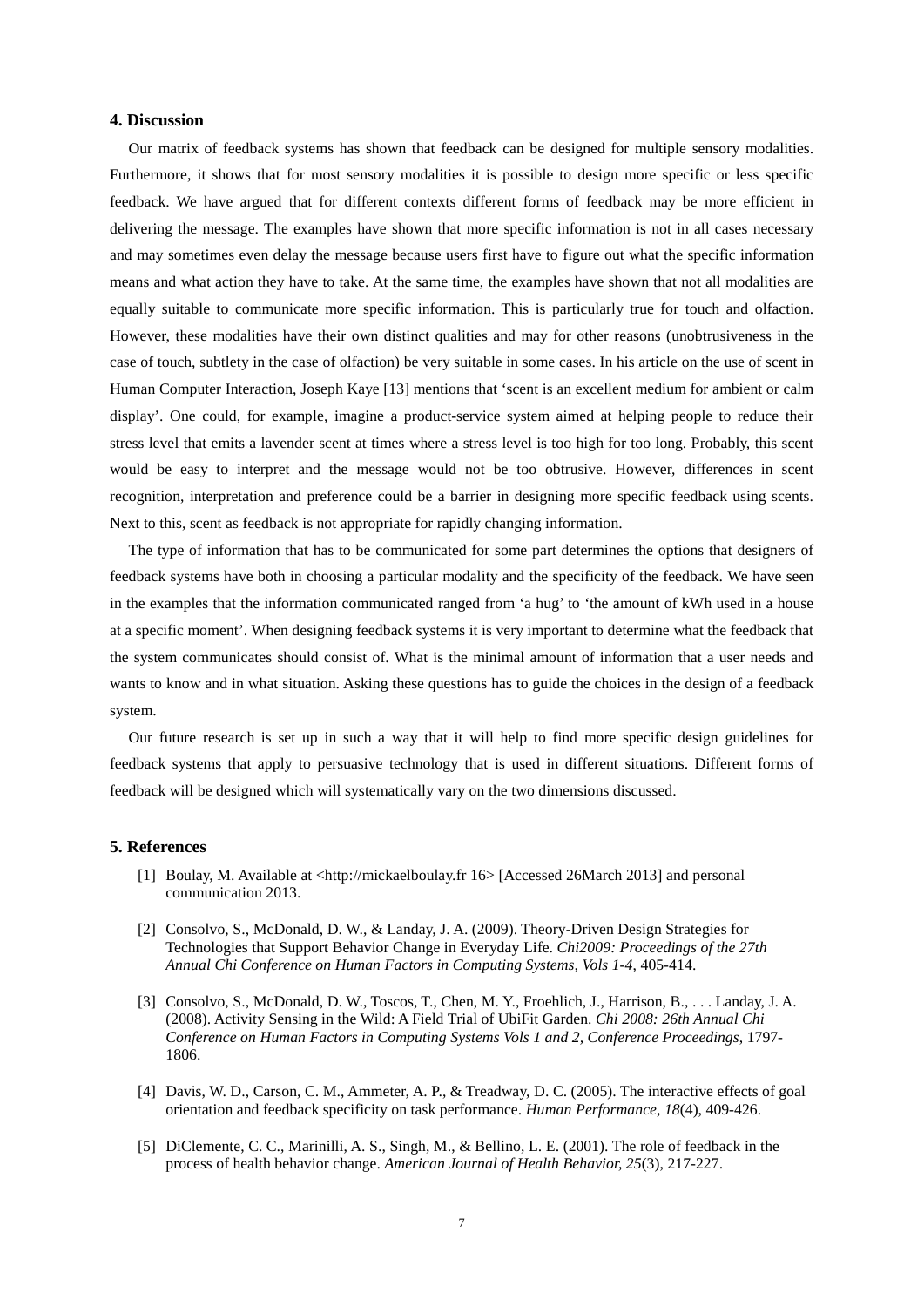- [6] Fogg, B. J. (2002). *Persuasive Technology. Using computers to change what we think and do.*: Morgan Kaufmann.
- [7] Guadagno, R. E., & Cialdini, R. B. (2002). Online persuasion: An examination of gender differences in computer-mediated interpersonal influence. *Group Dynamics-Theory Research and Practice, 6*(1), 38- 51.
- [8] Ham, J., & Midden, C. (2010). Ambient Persuasive Technology Needs Little Cognitive Effort: The Differential Effects of Cognitive Load on Lighting Feedback versus Factual Feedback. *Persuasive Technology, Proceedings, 6137*, 132-142.
- [9] Hemmert, F., Hamann, S., Löwe, M., Wohlauf, A., Zeipelt, J., & Joost, G. (2010). *Take me by the Hand: Haptic Compasses in Mobile Devices through Shape Change and Weight Shift.* Paper presented at the Sixth Nordic Conference on Human-Computer Interaction. NordiCHI '10., Reykjavik, Iceland.
- [10]Ho, C., Reed, N. & Spences, C. (2007). Multisensory In-car warning signals for collision avoidance. *Human Factors 49*(6), 1107-1114.
- [11]Hughes, B., & Tillotson, J. (2006). *Design as a Means of Exploring the Emotional Component of Scent.* Paper presented at the 5th Conference on Design and Emotion Chalmers University of Technology, Gothenburg, Sweden.
- [12]IJsselsteijn, W., de Kort, Y., Midden, C., Eggen, B., & van den Hoven, E. (2006). Persuasive technology for human well-being: Setting the scene. *Persuasive Technology, 3962*, 1-5.
- [13]Kaye, J. (2004). Making scents. Aromatic output for HCI. *Interactions*, 49-61.
- [14]McCalley, L. T., & Midden, C. J. H. (2004). Goal-setting theory and product-integrated feedback: A field study of household energy conservation. *International Journal of Psychology, 39*(5-6), 86-86.
- [15]Midden, C. J. H., Meter, J. E., Weenig, M. H., & Zieverink, H. J. A. (1983). Using Feedback, Reinforcement and Information to Reduce Energy-Consumption in Households - a Field-Experiment. *Journal of Economic Psychology, 3*(1), 65-86.
- [16]Nike. Available at < http://nikeplus.nike.com/plus/what\_is\_fuel/> [Accessed 26 March 2013].
- [17]Ollyfactory. Available at < http://www.ollyfactory.com/> [Accessed 27 March 2013].
- [18] Philips. Available at  $\langle$ http://www.design.philips.com/about/design/designportfolio/design\_futures/rationalizer.page> [Accessed 26 March 2013].
- [19]Prochaska, J.O. & Velicer, W.F., (1997) The Transtheoretical Model of Health Behavior Change. *American Journal of Health Promotion*, *12(1)*, pp. 38-48.
- [20]Rosella, F. (2004). F+R Hugs: *How to Communicate Physical and Emotional Closeness to a Distant Loved One?* In A. Kurtgozu (Ed.), Proceedings of the 4<sup>th</sup> International Conference on Design and Emotion. Ankara: METU Press.
- [21] Sensoryacumen. Available at <http://sensoryacumen.com/index.php?option=com\_content&view=article&id=89&Itemid=62> [Accessed 27 March 2013]
- [22]Spence, C. (2002). Multisensory attention and tactile information-processing. *Behavioural Brain Research, 135*(1-2), 57-64.
- [23]Stienstra, J. T., Overbeeke, K., & Wensveen, S. (2011). *Embodying Complexity Through Movement Sonification: Case Study on Empowering the Speed-skater*. Paper presented at the CHItaly, Alghero, Italy.